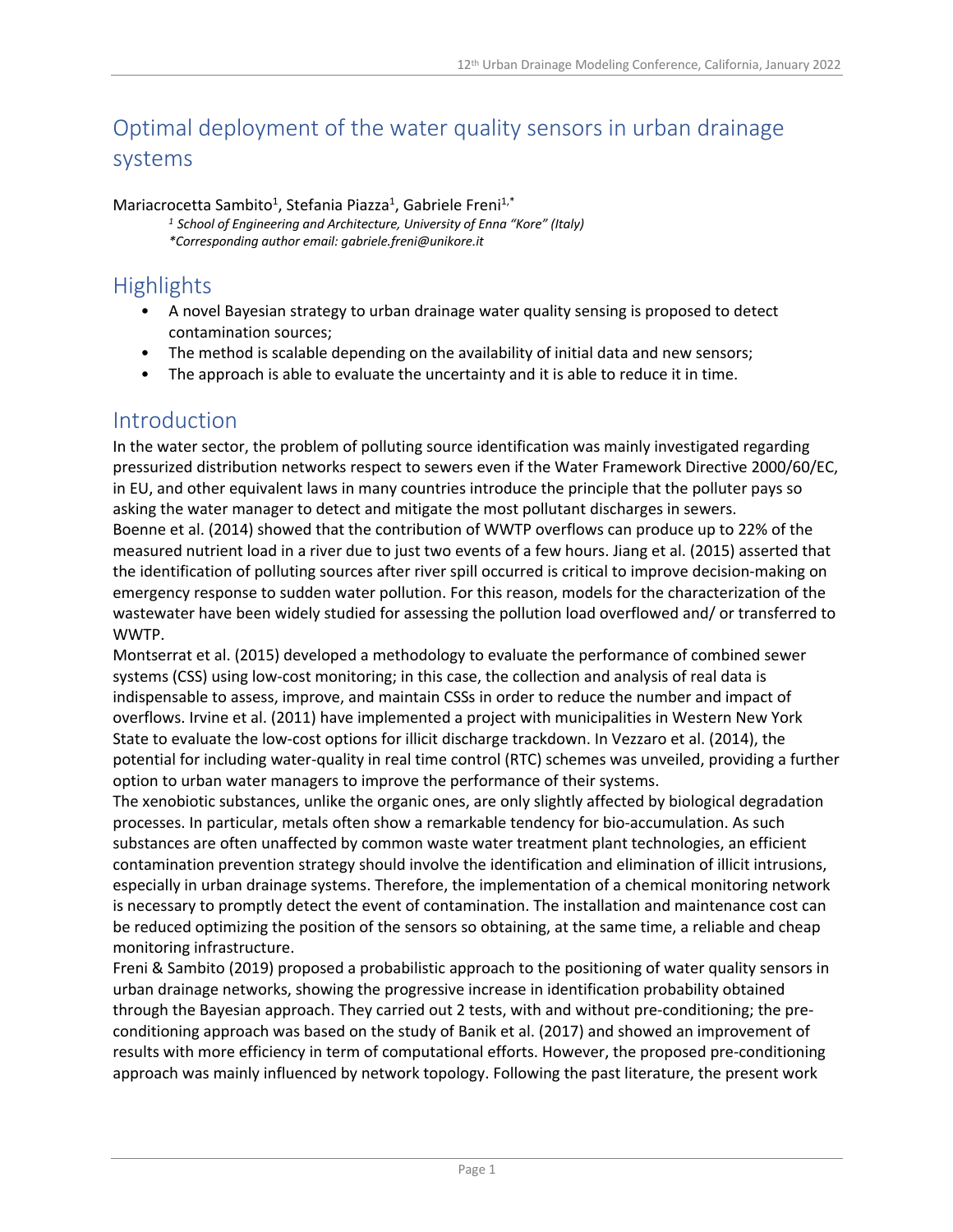aims to improve it, inserting new information beyond network topology, i.e. a grey information from commercial/industrial activities inventory.

The methodology is applied on the real test-case represented by the sub-catchment of sewer system Palermo (Italy). The study is mainly aimed to the solution of a sensors location problem, assuming the positioning of fixed-type sensors. The proposed approach was also evaluated considering the inclusion in the network of groups of sensors; initially the analysis was carried out making the hypothesis that each node of the network has the same probability of being the polluting source, successively the hypothesis that some nodes can be more frequently polluted then others is introduced. A further objective is to show the adaptability of Bayesian approach in sensors location.

### Methodology

By using the Bayesian approach, new information, coming from the analysis, is incorporated in the approach allowing the operator to gain insight on the system once new contamination events are detected and identified. In this way, the approach is suitable for solving problems in which data are initially piecemeal and the operator plans to improve the monitoring strategy.

For the solution of this problem, two main components are required: a calibrated model for hydraulic and water quality simulations in sewer systems and a Bayesian solver for likelihoods estimation and probability update. In this case, the EPA SWMM model was used to perform the hydraulic and water quality simulations and a decision-making support of the Bayesian Decision Network (BDN) type was implemented for the positioning the water quality sensors.

A Bayesian network (BN) is a graphical structure that allows us to represent an uncertain domain. Bayesianism is the philosophy that asserts that in order to understand human opinion as it ought to be, constrained by ignorance and uncertainty, the probability calculus is the single most important tool for representing appropriate strengths of belief. Therefore, the BN is a very robust and particularly useful method for assessing risk and uncertainty, providing a complete framework for analyzing all cause-effect relationships (Korb &Nicholson, 2010).

The problem of sensor location for identifying the illicit intrusion for the considered case-study, has been already investigated in Banik et al. (2017) but using genetic algorithms. In particular, different single and multi-objective optimization procedures to optimally locate sensors in the sewer have been compared. In Freni & Sambito (2019) without pre-conditioning, initially, all nodes had equal probability to be the candidate nodes for sensor placement and all nodes had equal probability to be an illicit contamination source. Therefore, the contamination events are randomly simulated in order to evaluate the probability of each sensor to identify the source of contamination.

The present analysis was carried out on a real case study, the network of Palermo city centre (Italy) using SWMM model as simulation tool for analysing hypothetical contamination events. Each contamination event is simulated by a random mass of contaminant (ranging from 10g to 500g) constantly injected in a node for a random time (ranging from 15 min to 3 hours).

In this sensor location exercise, two of the previous limiting hypotheses were removed:

- Contamination probability is no more equal in all network nodes, but some of them have higher probability to be object of an illicit intrusion;
- The pre-conditioning approach is based not only on network topology but considering also data regarding commercial and industrial activities in the area.

The considered contaminant is conservative xenobiotic, such as, heavy metals. The analysis was initially run in wet weather conditions in which deliberate discharge of pollutants more likely occurs. As it is reasonable to assume that the nodes downstream of commercial/industrial activities may have a greater probability of being subject to illegal spill of contaminants into the sewers, the cumulative probability distribution function of contamination, was not considered uniform. Some nodes were